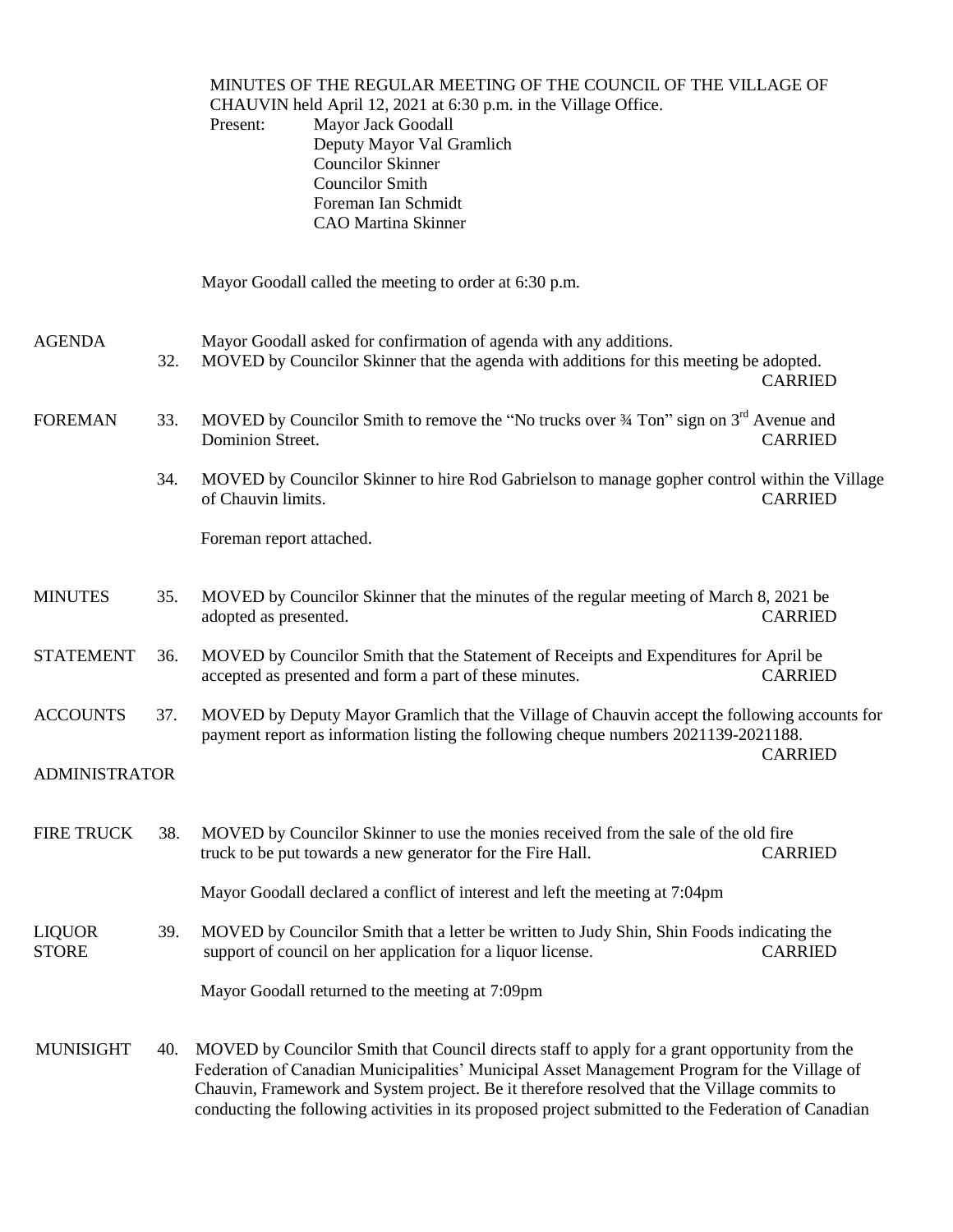Municipalities' Municipal Asset Management Program to advance our asset management program with the following activities:

- Collect and compile asset information into one central database
- Development of an Asset Management Policy, Strategy, and
- Plan Municipal Workshops: asset management principles, in-house asset management capacity, data collection in the field

Be it further resolved that the Village commits \$6,000 from its operating budget towards the cost of this initiative. CARRIED

- COM. CENT. 41. MOVED by Councilor Skinner that the Community Centre insurance be increased based on the INSURANCE building value to reflect the replacement cost as outlined on the appraisal. Then additional Premium should be paid for by the Agricultural Society and the Village of Chauvin will pay For the assessment invoice provided by Wainwright Assessment Group. CARRIED
- FORTIS 42. MOVED by Councilor Skinner to approve the Fortis quote for putting power at the Chauvin QUOTE Landfill. CARRIED
- GAS QMP 43. MOVED by Councilor Smith to approve the Village of Chauvin Gas Utility QMP. Mayor and CAO to sign the QMP. CARRIED

## NEW BUSINESS

| 2021 BUDGET 44.             |     | MOVED by Mayor Goodall to accept the 2021 Budget as presented.                           | <b>CARRIED</b> |
|-----------------------------|-----|------------------------------------------------------------------------------------------|----------------|
| 3 YR.<br><b>OPERATIONAL</b> | 45. | MOVED by Deputy Mayor Gramlich to accept the updated 3 Year Operating Plan as presented. | <b>CARRIED</b> |
| 5 YR.<br><b>CAPITAL</b>     | 46. | MOVED by Councilor Smith to accept the updated 5 Year Capital Plan as presented.         | <b>CARRIED</b> |

BYLAW 2021-01

- 47. MOVED by Councilor Smith that the Bylaw 2021-01 receive FIRST reading. CARRIED
- 48. MOVED by Councilor Skinner that Bylaw 2021-01 receive SECOND reading. CARRIED
- 49. MOVED by Deputy Mayor Gramlich that the Bylaw 2021-01 be presented for third reading at this time. CARRIED UNANIMOUSLY
- 50. MOVED by Councilor Smith that By-Law 2021-01 be given THIRD reading and that it be declared passed and that the Mayor and CAO be authorized and instructed to sign and affix thereto the corporate seal of the Village of Chauvin. CARRIED